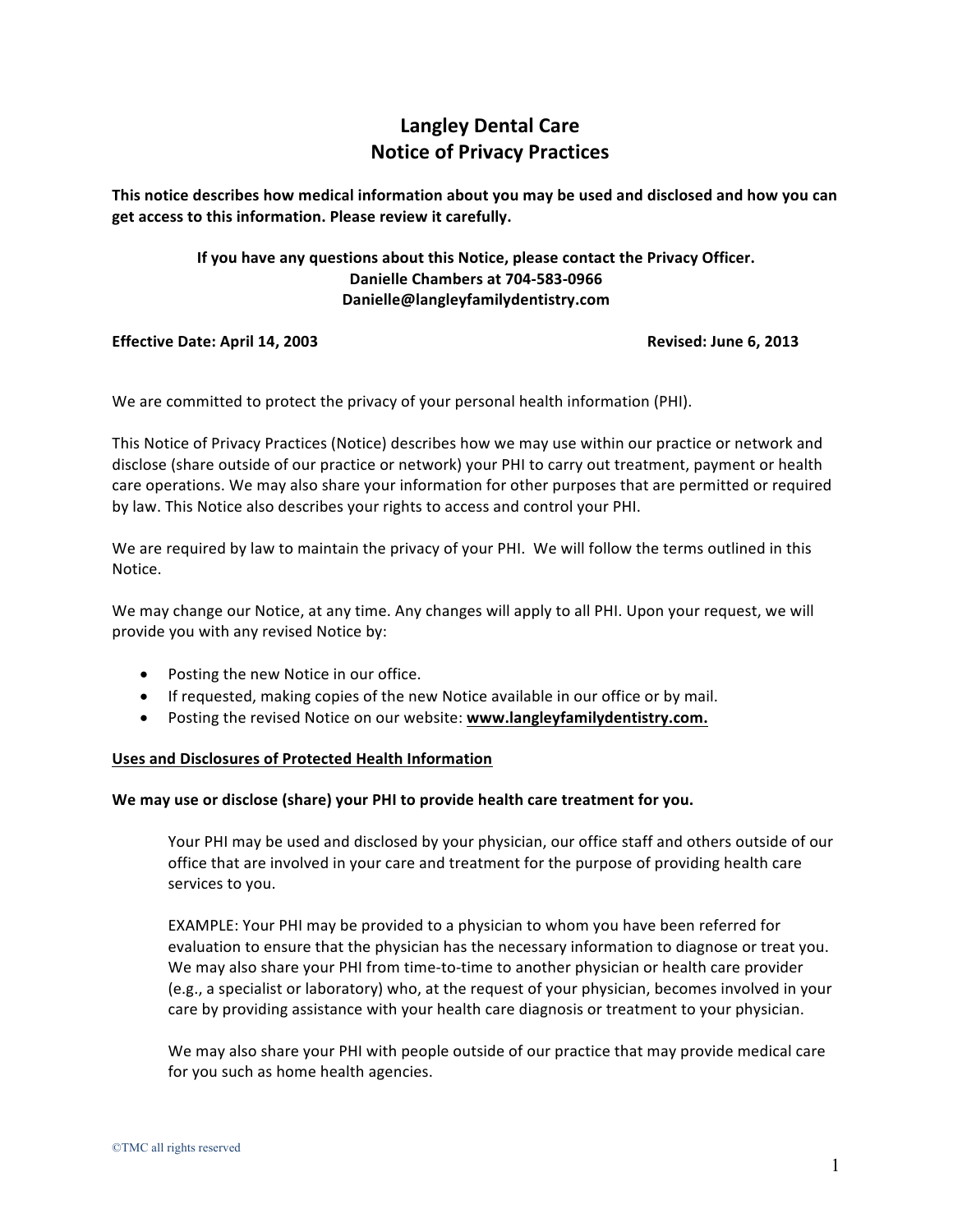We may use and disclose your PHI to obtain payment for services. We may provide your PHI to others in order to bill or collect payment for services. There may be services for which we share information with your health plan to determine if the service will be paid for.

PHI may be shared with the following:

- Billing companies
- Insurance companies, health plans
- Government agencies in order to assist with qualification of benefits
- Collection agencies

EXAMPLE: You are seen at our practice for a procedure. We will need to provide a listing of services such as x-rays to your insurance company so that we can get paid for the procedure. We may at times contact your health care plan to receive approval PRIOR to performing certain procedures to ensure the services will be paid for. This will require sharing of your PHI.

# We may use or disclose, as-needed, your PHI in order to support the business activities of this practice which are called health care operations.

## EXAMPLES:

- Training students, other health care providers, or ancillary staff such as billing personnel to help them learn or improve their skills.
- Quality improvement processes which look at delivery of health care and for improvement in processes which will provide safer, more effective care for you.
- Use of information to assist in resolving problems or complaints within the practice.

## We may use and disclosure your PHI in other situations without your permission:

- If required by law: The use or disclosure will be made in compliance with the law and will be limited to the relevant requirements of the law. For example, we may be required to report gunshot wounds or suspected abuse or neglect.
- Public health activities: The disclosure will be made for the purpose of controlling disease, injury or disability and only to public health authorities permitted by law to collect or receive information. We may also notify individuals who may have been exposed to a disease or may be at risk of contracting or spreading a disease or condition.
- Health oversight agencies: We may disclose protected health information to a health oversight agency for activities authorized by law, such as audits, investigations, and inspections. Oversight agencies seeking this information include government agencies that oversee the health care system, government benefit programs, other government regulatory programs and civil rights laws.
- Legal proceedings: To assist in any legal proceeding or in response to a court order, in certain conditions in response to a subpoena, or other lawful process.
- Police or other law enforcement purposes: The release of PHI will meet all applicable legal requirements for release.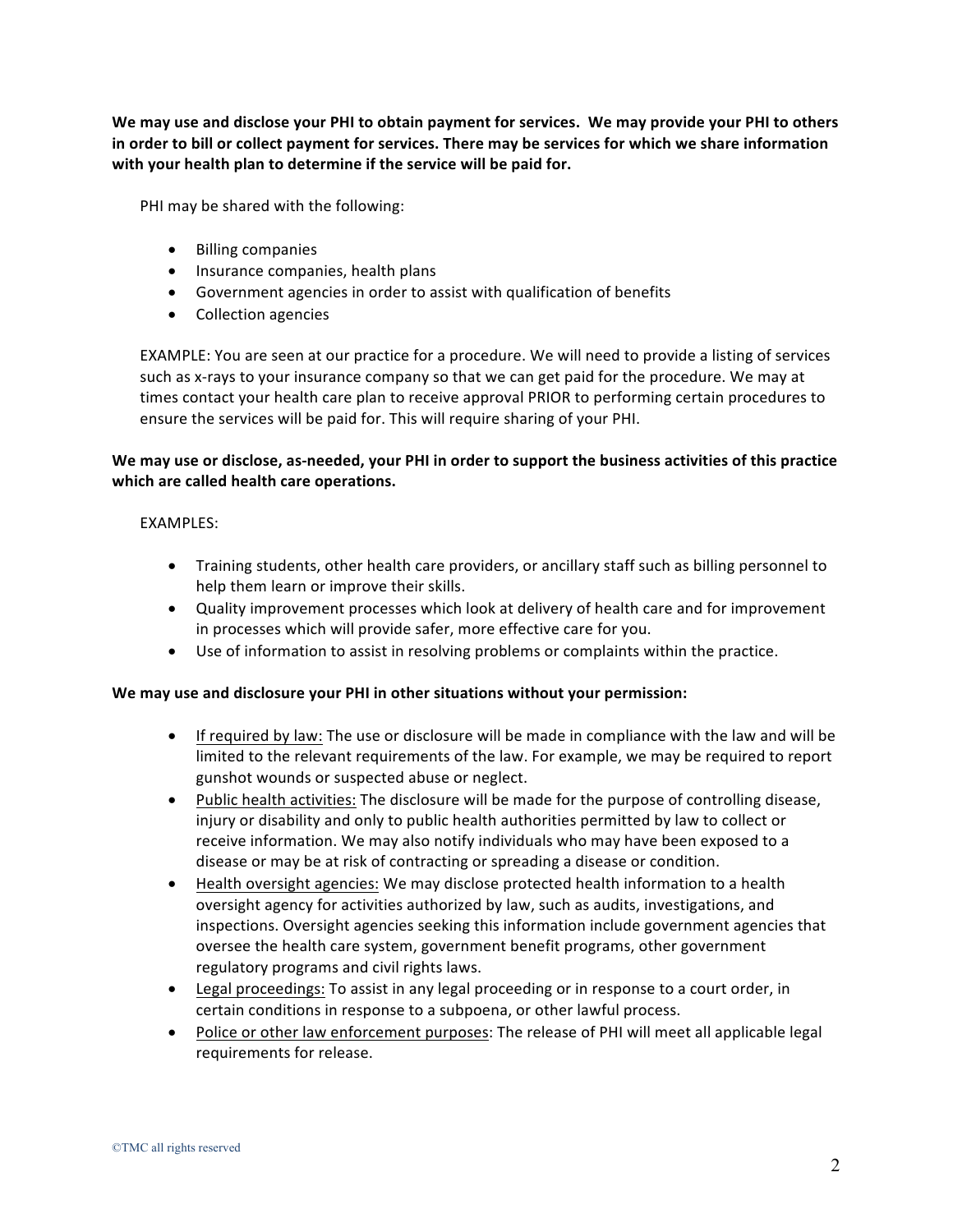- Coroners, funeral directors: We may disclose protected health information to a coroner or medical examiner for identification purposes, determining cause of death or for the coroner or medical examiner to perform other duties authorized by law
- Medical research: We may disclose your protected health information to researchers when their research has been approved by an institutional review board that has reviewed the research proposal and established protocols to ensure the privacy of your protected health information.
- Special government purposes: Information may be shared for national security purposes, or if you are a member of the military, to the military under limited circumstances.
- Correctional institutions: Information may be shared if you are an inmate or under custody of law which is necessary for your health or the health and safety of other individuals.
- Workers' Compensation: Your protected health information may be disclosed by us as authorized to comply with workers' compensation laws and other similar legally-established programs.

## **Other uses and disclosures of your health information.**

Business Associates: Some services are provided through the use of contracted entities called "business associates". We will always release only the minimum amount of PHI necessary so that the business associate can perform the identified services. We require the business associate(s) to appropriately safeguard your information. Examples of business associates include billing companies or transcription services.

Health Information Exchange: We may make your health information available electronically to other healthcare providers outside of our facility who are involved in your care.

Fundraising activities: We may contact you in an effort to raise money. You may opt out of receiving such communications.

Treatment alternatives: We may provide you notice of treatment options or other health related services that may improve your overall health.

Appointment reminders: We may contact you as a reminder about upcoming appointments or treatment. 

## We may use or disclose your PHI in the following situations UNLESS you object.

- We may share your information with friends or family members, or other persons directly identified by you at the level they are involved in your care or payment of services. If you are not present or able to agree/object, the healthcare provider using professional judgment will determine if it is in your best interest to share the information. For example, we may discuss post procedure instructions with the person who drove you to the facility unless you tell us specifically not to share the information.
- We may use or disclose protected health information to notify or assist in notifying a family member, personal representative or any other person that is responsible for your care of your location, general condition or death.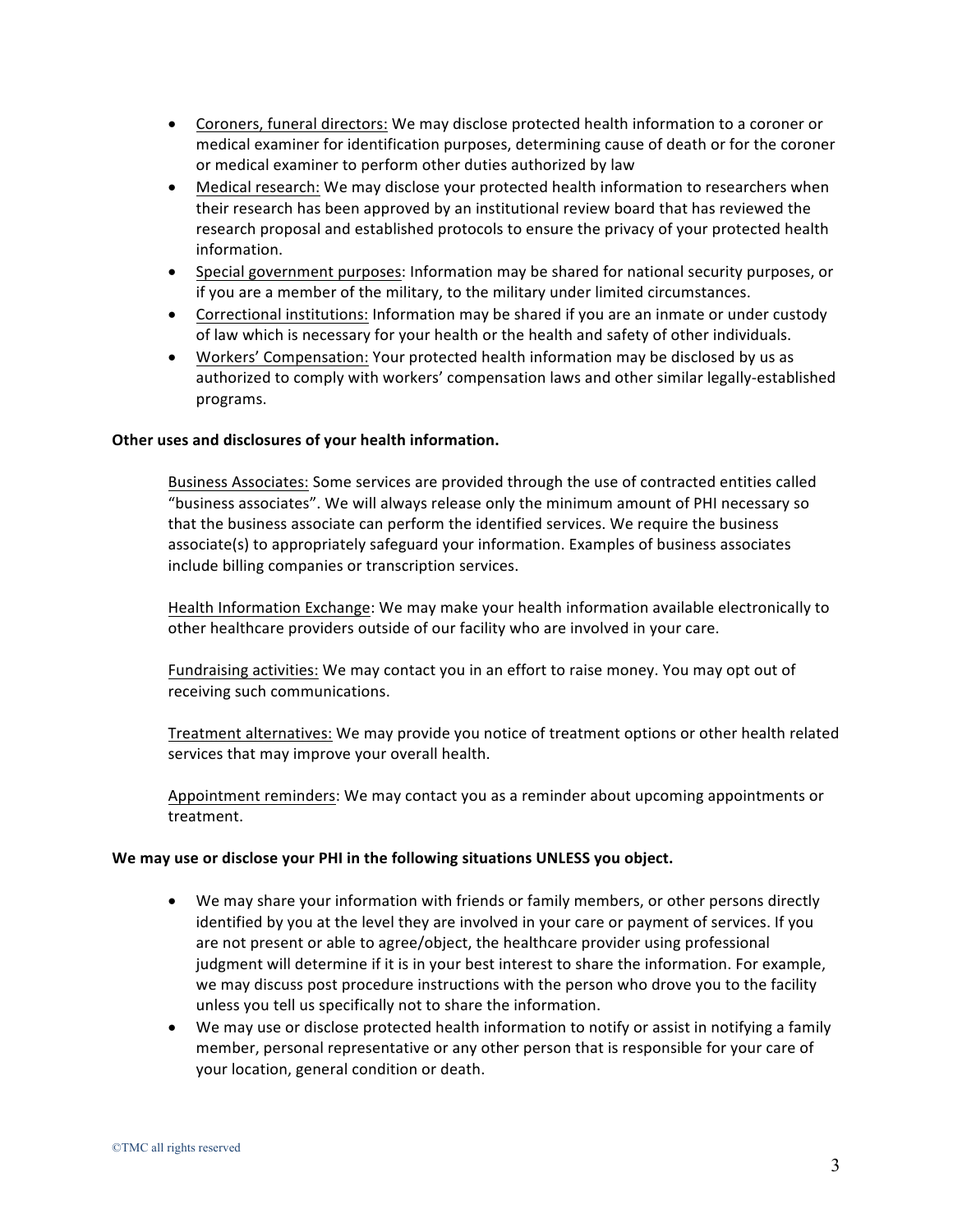• We may use or disclose your protected health information to an authorized public or private entity to assist in disaster relief efforts.

## The following uses and disclosures of PHI require your written authorization:

- Marketing
- Disclosures of for any purposes which require the sale of your information
- Release of psychotherapy notes: Psychotherapy notes are notes by a mental health professional for the purpose of documenting a conversation during a private session. This session could be with an individual or with a group. These notes are kept separate from the rest of the medical record and do not include medications and how they affect you, start and stop time of counseling sessions, types of treatments provided, results of tests, diagnosis, treatment plan, symptoms, prognosis.

# All other uses and disclosures not recorded in this Notice will require a written authorization from you or your personal representative.

Written authorization simply explains how you want your information used and disclosed. Your written authorization may be revoked at any time, in writing. Except to the extent that your doctor or this practice has used or released information based on the direction provided in the authorization, no further use or disclosure will occur.

# **Your Privacy Rights**

You have certain rights related to your protected health information. All requests to exercise your rights must be made in writing. You can contact our office manager, Danielle Chambers with requests.

# You have the right to see and obtain a copy of your protected health information.

This means you may inspect and obtain a copy of protected health information about you that is contained in a designated record set for as long as we maintain the protected health information. If requested, we will provide you a copy of your records in an electronic format. There are some exceptions to records which may be copied and the request may be denied. We may charge you a reasonable cost-based fee for a copy of the records.

## **You** have the right to request a restriction of your protected health information.

You may request for this practice not to use or disclose any part of your protected health information for the purposes of treatment, payment or healthcare operations. We are not required to agree with these requests. If we agree to a restriction request, we will honor the restriction request unless the information is needed to provide emergency treatment.

**There is one exception**: we must accept a restriction request to restrict disclosure of information to a health plan if you pay out of pocket in full for a service or product unless it is otherwise required by law.

You have the right to request for us to communicate in different ways or in different locations.